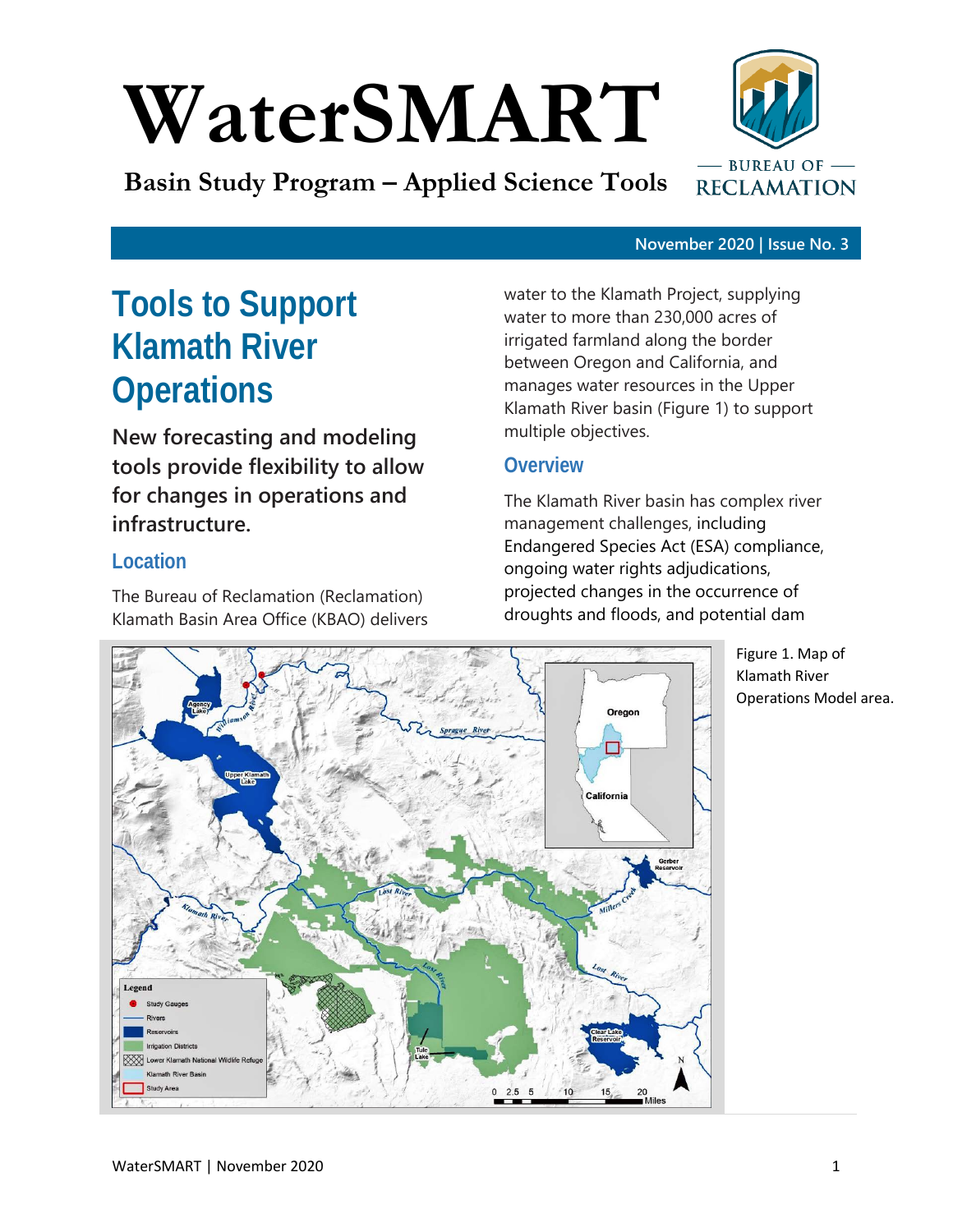removals, all contributing to wide variability in water management outcomes. These conditions elevate the need for transparency with stakeholders and flexible modeling tools to effectively handle changing conditions in the Basin. Reclamation's Technical Service Center (TSC) and KBAO have worked together to develop tools to support the complex system operations needs in the Basin.

# **Reservoir Operations Pilot Study**

Reclamation's KBAO, TSC, and California-Great Basin (CGB) Region partnered with the National Center for Atmospheric Research (NCAR) to conduct a Reservoir Operations Pilot Study (Pilot Study) to identify strategies to use multiple streamflow and water demands forecasts in a new operational framework. Reliable water supply forecasts are important to enable KBAO operators to navigate the complex basin hydrology and to address competing water demands. Regional precipitation in the upper Klamath River basin is highly variable, ranging from 10 to 70 inches per year. Recently, droughts leading to water shortages have created very challenging conditions for operators charged with meeting needs for endangered fish, agriculture and tribes. Additionally, up to



Figure 2. Link River Dam, Klamath Falls, Oregon.

70 percent of irrigation season water supply is stored naturally as snowpack, requiring water managers to quantify snowmelt from the upper part of the basin as accurately as possible.

KBAO currently uses a median, or "most likely" water supply forecast for Upper Klamath Lake to predict likely irrigation season water supply according to the current Biological Opinion. The Pilot Study examined whether using multiple streamflow forecasts to identify a range of scenarios (ensemble forecasts) could better inform water managers what to expect early in the season to support operational decisions. Pilot Study partners successfully developed ensemble forecasts of irrigation season water supply and demonstrated that these forecasts—together with water demand forecasts—can be used with a water operations model to assess impacts to water deliveries. The Pilot Study partners further determined that limitations with the existing water operations model precluded full use of the ensemble forecasts for riskbased decision making, motivating the development of a new water operations model.

# **Operations Model Capabilities and Benefits**

Water managers at KBAO are required to make highly consequential decisions with short lead times that balance competing objectives and adhere to water management policy. Further, Klamath Project operations under drought conditions require collaborative coordination between KBAO, National Marine Fisheries Service (NMFS), U.S. Fish and Wildlife Service (USFWS), and stakeholders, including water users and tribes. Coordinating operations requires flexible tools that allow different operational scenarios to be explored and incorporated. The existing spreadsheet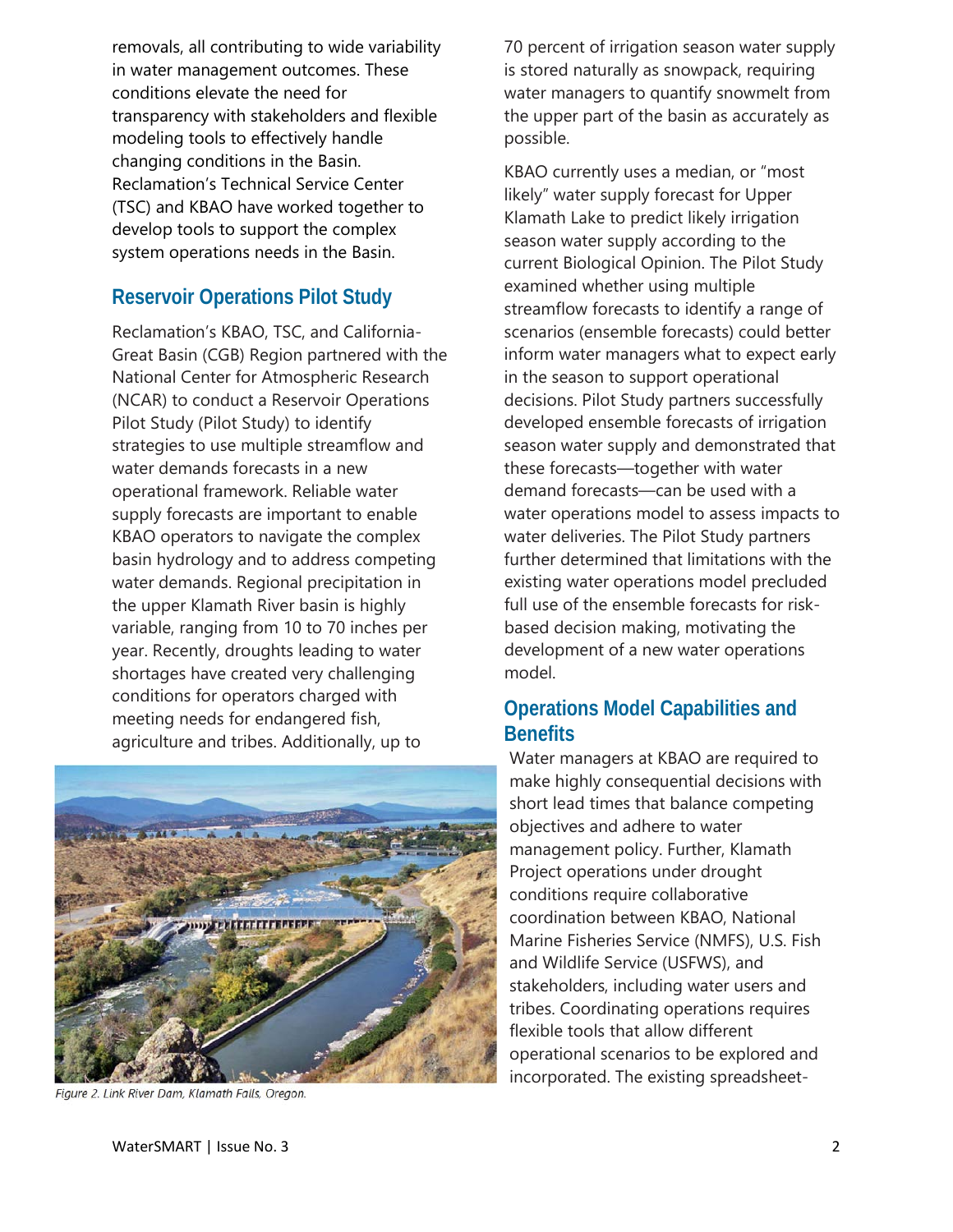based model is difficult to change and lacks the computing and reporting capabilities to meet the needs of operators and stakeholders.

The Klamath River Operations Model (KROM), developed by the TSC and the University of Colorado Center for Advanced Decision Support for Water and Environmental Systems in collaboration with KBAO, has the capability to make use of ensemble water supply forecasts, which is anticipated as the basin moves toward a risk-based management approach. The use of RiverWare software will also allow water managers to explore operational scenarios and trade-offs between management objectives including fish and wildlife goals, irrigation purposes, and flood control. The KROM has the computing ability and flexibility to support efficient, real-time decision making for KBAO, including assessment of various operational approaches and the resulting impacts to Upper Klamath Lake, the Klamath River, and available water supply for Klamath Project irrigators.

One of the greatest benefits of using the KROM for daily operations is the improved transparency with stakeholders, including the NMFS, and USFWS. The KROM can be used to efficiently generate water supply reports that reduce the potential for miscommunication regarding operations. KBAO can also allow these entities to run model scenarios themselves, significantly improving transparency regarding operational status and decision making.

Implementing the KROM for daily operations will result in a significant savings in staffing resources by automating water supply accounting and reporting and reducing reporting errors. The provision of

a stable platform through KROM, with fewer data related errors will also reduce operational mistakes and regulatory violations.

## **Next Steps**

The KROM is currently being tested and will be adopted by KBAO for the 2021 irrigation season. With the flexibility of the RiverWare software, discussions are ongoing between the study team, including KBAO, NMFS, and USFWS on further development of the KROM for use in support of ESA consultation. The use of a consistent modeling platform to support both daily water management and development of new operational policy eliminates the need for multiple modeling platforms. Moreover, use of the RiverWare-based model to compare different operating scenarios can assist in the development of new operating policies. The approach used to develop the KROM can also be used by other Reclamation offices in need of a more flexible and transparent operations model.